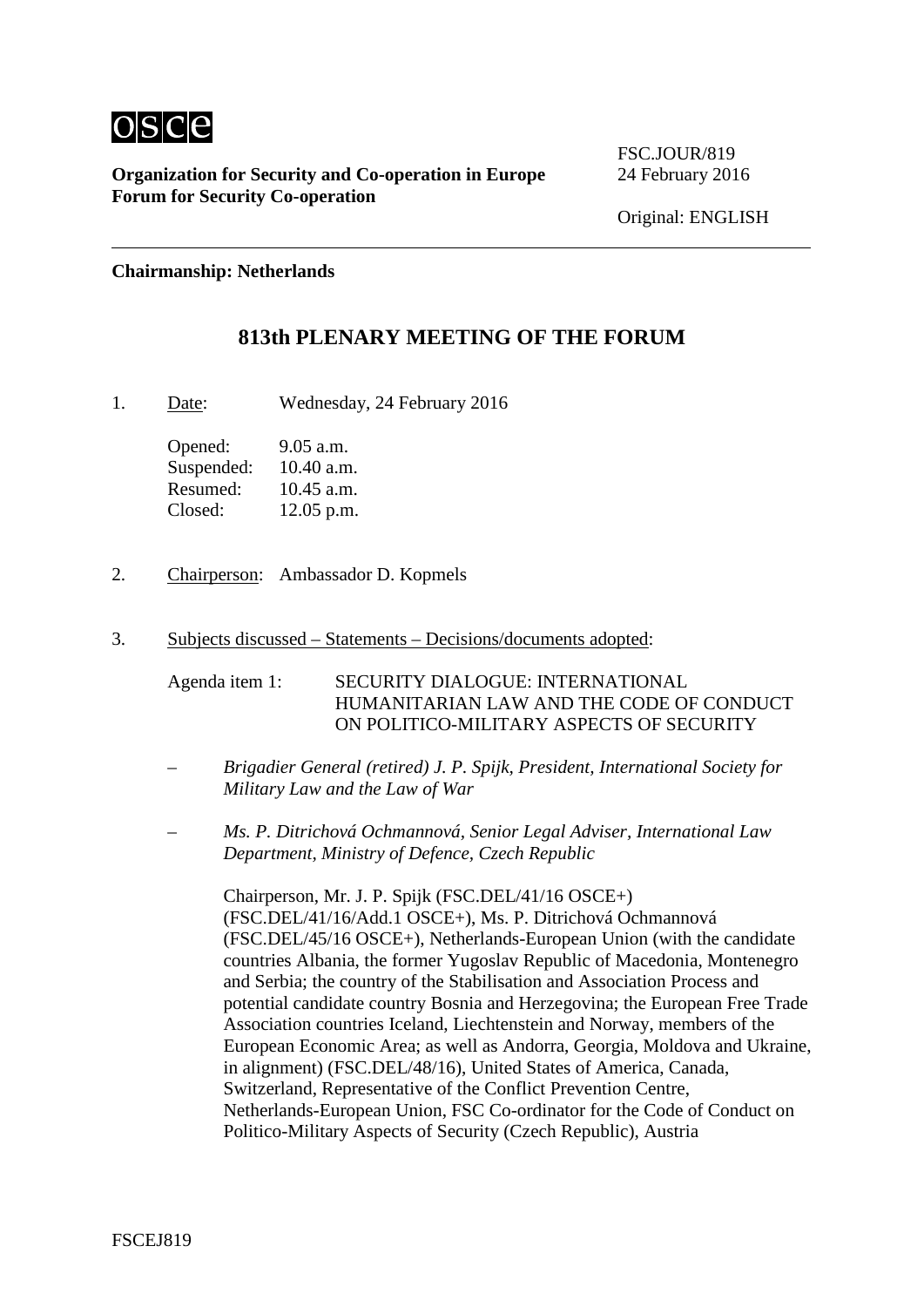### Agenda item 2: GENERAL STATEMENTS

*Situation in and around Ukraine*: Ukraine (Annex 1) (FSC.DEL/47/16), Netherlands-European Union (with the candidate countries Albania, the former Yugoslav Republic of Macedonia and Montenegro; the country of the Stabilisation and Association Process and potential candidate country Bosnia and Herzegovina; the European Free Trade Association countries Iceland and Norway, members of the European Economic Area; as well as Georgia, Moldova, San Marino and Ukraine, in alignment) (FSC.DEL/49/16), United States of America, Russian Federation (Annex 2), Chairperson

Point of order: Canada, Chairperson, Ukraine, Russian Federation, Netherlands-European Union, United States of America

Agenda item 3: LETTER FROM THE CHAIRPERSON OF THE FORUM FOR SECURITY CO-OPERATION TO THE CHAIRPERSON OF THE PERMANENT COUNCIL ON THE DATES OF THE 2016 ANNUAL SECURITY REVIEW **CONFERENCE** 

#### Chairperson

The Forum for Security Co-operation agreed to forward the letter from the Chairperson of the Forum for Security Co-operation to the Chairperson of the Permanent Council on the dates of the 2016 Annual Security Review Conference (FSC.DEL/37/16/Rev.1 Restr.).

Agenda item 4: ANY OTHER BUSINESS

- (a) *Matters of protocol*: United States of America, Chairperson
- (b) *Large-scale military exercise conducted by the Russian Federation in the Pskov region near the Estonian and Latvian borders from 15 to 20 February 2016*: Latvia (Annex 3), Russian Federation
- (c) *Announcement of the military exercise "Cold Response 16", to be conducted from 29 February to 11 March 2016*: Norway (Annex 4)
- (d) *Informal meetings on the joint OSCE-UNDP Capacity Development Programme for Conventional Ammunition Stockpile Management for the Republic of Serbia (CASM), to be held on 26 February 2016; and on the project on the security upgrade of ammunition and weapons storage sites in Bosnia and Herzegovina (SECUP), to be held on 1 March 2016*: Chairperson of the Informal Group of Friends on Small Arms and Light Weapons (Slovenia) (on behalf of the FSC Co-ordinator for Projects on Small Arms and Light Weapons and Stockpiles of Conventional Ammunition (United States of America))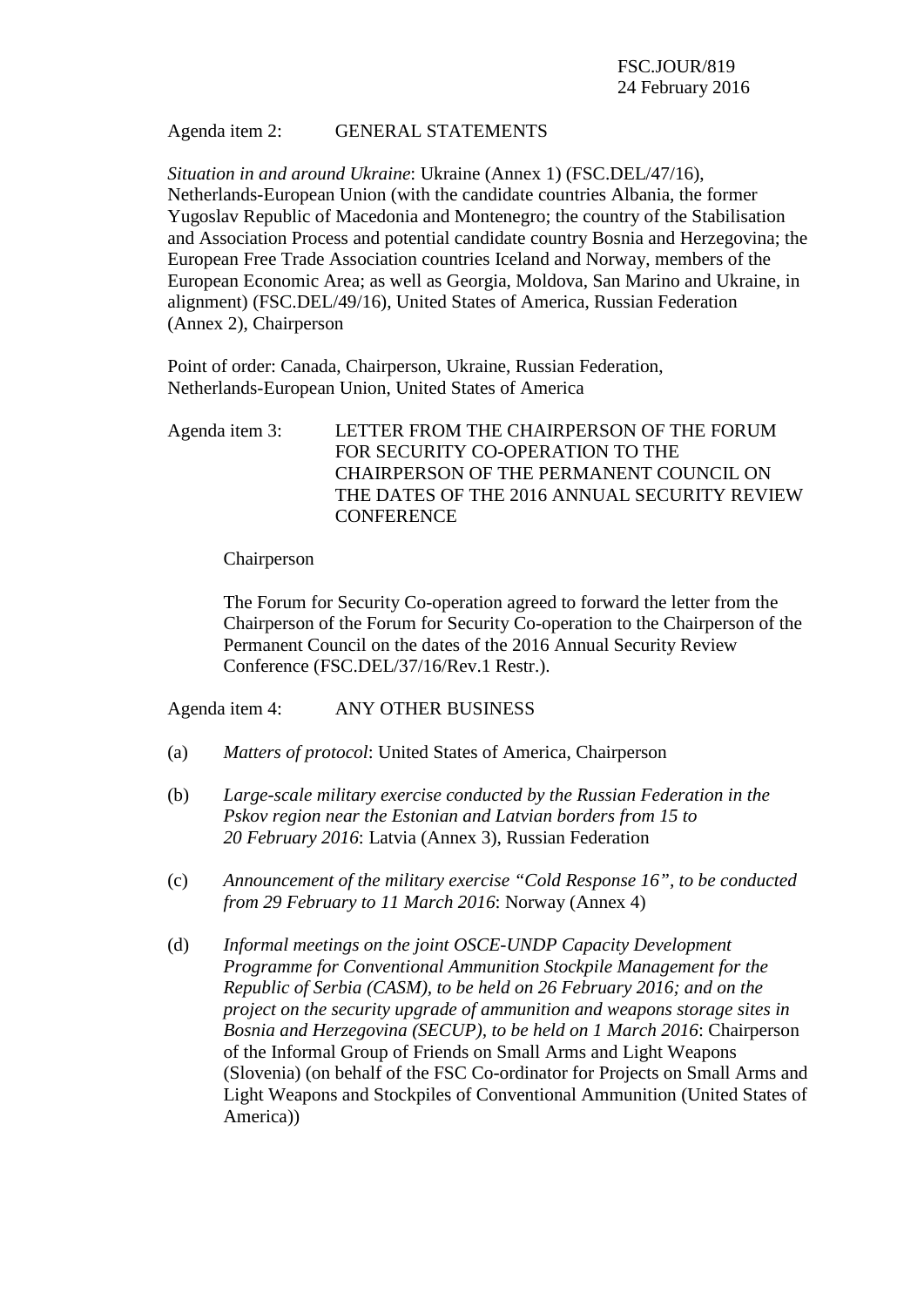# 4. Next meeting:

Wednesday, 9 March 2016, at 10 a.m., in the Neuer Saal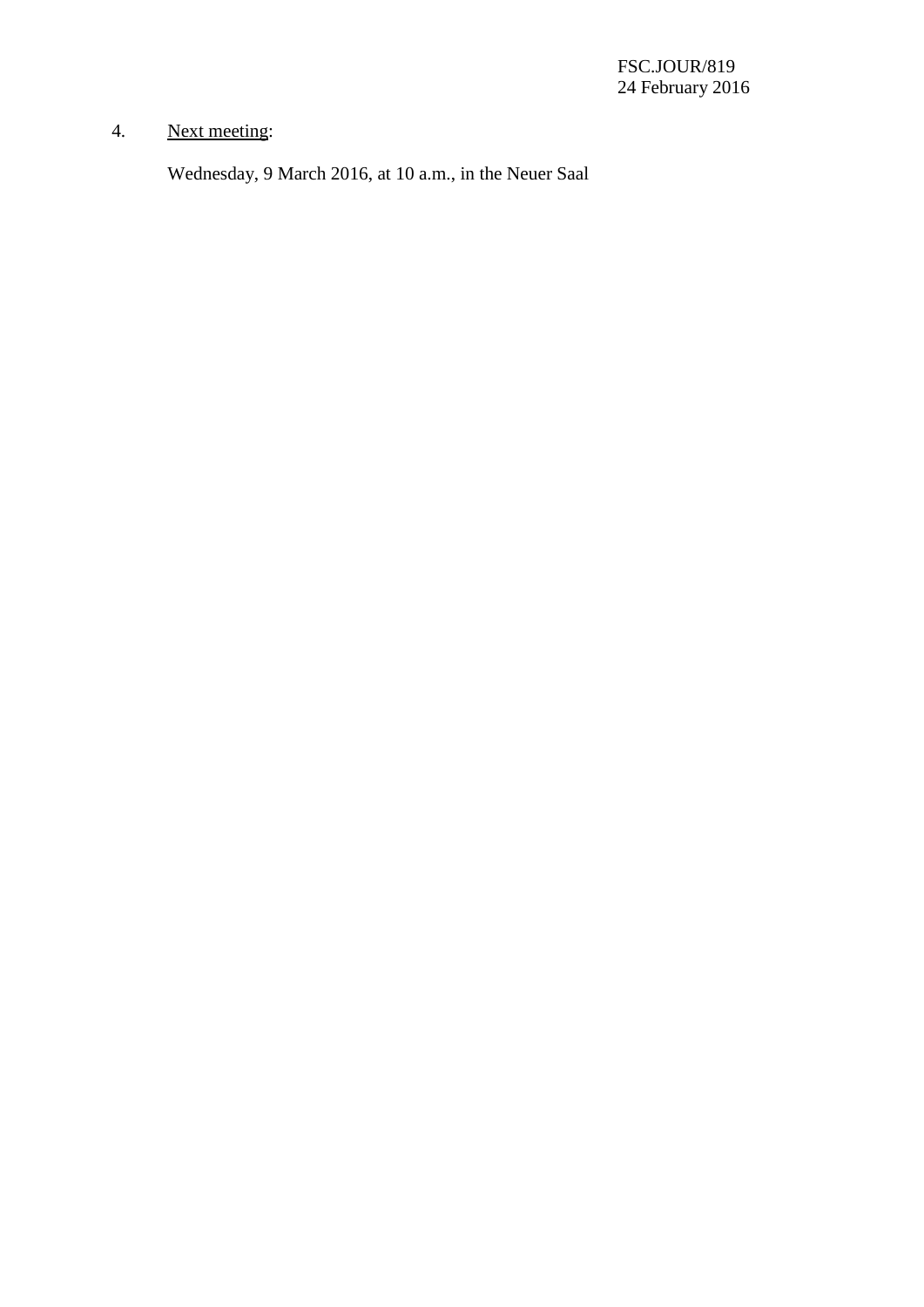

**Organization for Security and Co-operation in Europe** 24 February 2016 **Forum for Security Co-operation** Annex 1

FSC.JOUR/819

Original: ENGLISH

**813th Plenary Meeting** FSC Journal No. 819, Agenda item 2

## **STATEMENT BY THE DELEGATION OF UKRAINE**

Madam Chairperson,

In connection with today's statement by the Russian delegation on the status of the Autonomous Republic of Crimea (ARC), the delegation of Ukraine wishes to emphasize the following.

International law prohibits the acquisition of part or all of another State's territory through coercion or force. The Autonomous Republic of Crimea, which remains an integral part of Ukraine, was illegally occupied by military force and annexed by the Russian Federation in violation of OSCE principles and commitments and norms of international law. Illegitimate actions on the part of the Russian Federation do not have any legal consequences with regard to the status of the ARC as an integral part of Ukraine. The territorial integrity of Ukraine within its internationally recognized borders is safeguarded by international law and UN General Assembly resolution 68/262 of 27 March 2014, "Territorial integrity of Ukraine".

We call on the Russian Federation to return to the tenets of international law and reverse the illegal occupation and annexation of the Autonomous Republic of Crimea.

The delegation of Ukraine requests that this statement be registered in the journal of the day.

Thank you, Madam Chairperson.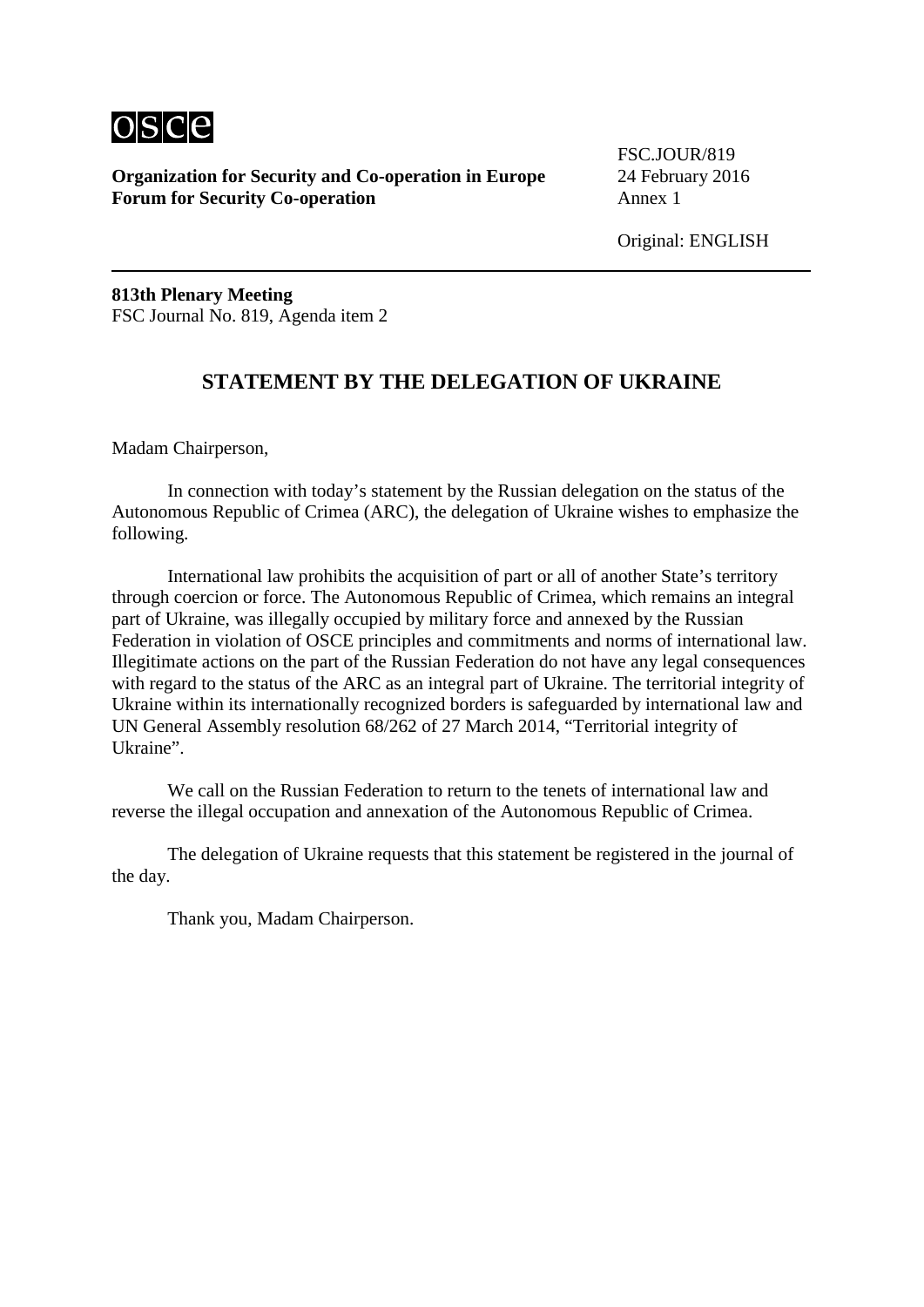

**Organization for Security and Co-operation in Europe** 24 February 2016 **Forum for Security Co-operation** 

FSC.JOUR/819

ENGLISH Original: RUSSIAN

**813th Plenary Meeting** FSC Journal No. 819, Agenda item 2

# **STATEMENT BY THE DELEGATION OF THE RUSSIAN FEDERATION**

Dear Madam Chairperson,

In connection with the reference to Crimea in the statements by a number of delegations today, the delegation of the Russian Federation feels obliged to make the following observations.

The proclamation of independence of the Republic of Crimea and its incorporation into the Russian Federation was a legal expression of the right of the people of Crimea to self-determination at a time when Ukraine, with outside support, was in the throes of a *coup d'état*, with radical nationalist elements exerting a forceful influence on the decisions adopted in the country, which in turn resulted in the interests of the Ukrainian regions and Russian-speaking population being ignored.

The multi-ethnic population of Crimea took the corresponding decisions by a huge majority in a free and fair expression of its will. The status of the Republic of Crimea and the city of Sevastopol as constituent entities of the Russian Federation is not open to reconsideration or discussion. Crimea is and will remain Russian. This is a fact that our partners will have to come to terms with.

This position is based on and fully complies with international law.

Thank you, Madam Chairperson. I request that this statement be attached to the journal of the day.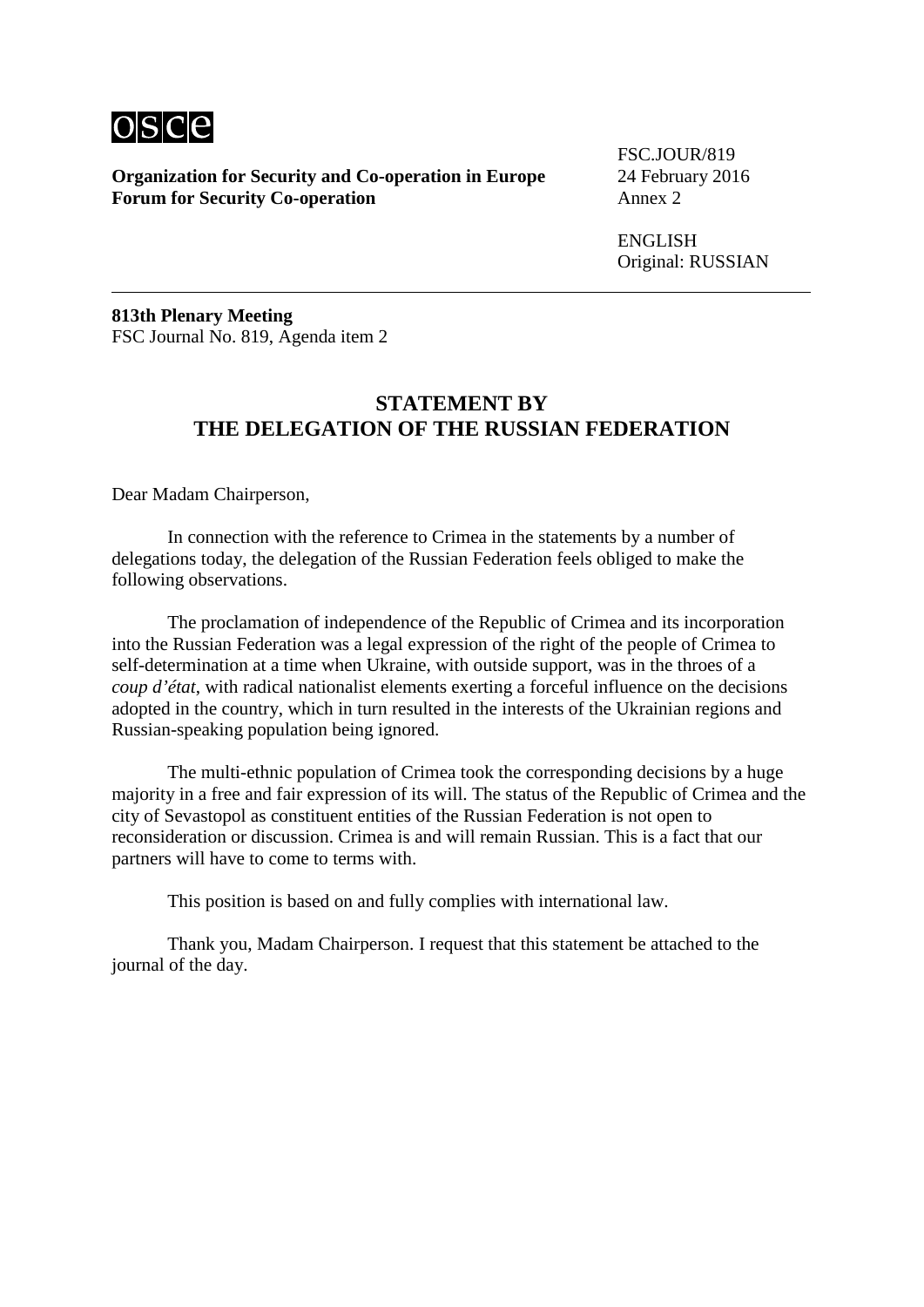

**Organization for Security and Co-operation in Europe** 24 February 2016 **Forum for Security Co-operation** Annex 3

FSC.JOUR/819

Original: ENGLISH

**813th Plenary Meeting** FSC Journal No. 819, Agenda item 4(b)

# **STATEMENT BY THE DELEGATION OF LATVIA**

According to the Ministry of Defence of the Russian Federation, Russian airborne troops conducted a planned large-scale exercise in the Pskov region near the Estonian and Latvian borders from 15 to 20 February, involving 2,500 paratroopers and 300 military vehicles. Information about the start of that exercise was published only on Sunday, 14 February.

According to Chapter V of the Vienna Document entitled "Prior notification of certain military activities", a military activity is subject to notification if there will be at least 3,000 heliborne or parachute assault troops involved in that engagement.

In a statement to the Munich Security Conference, NATO Secretary General Jens Stoltenberg also invited the Russian Federation to publish a schedule of exercises on a website as NATO countries do.

In the light of that and although the numbers involved in this exercise do not reach the necessary threshold for notification, in the interests of transparency and openness and in connection with proximity to other countries' borders, we would be grateful if such offensive-type exercises involving numbers very close to the notification thresholds would be published much further in advance and with more detailed information.

We hope that in the future, the Russian Federation will send information in advance about planned exercises involving numbers very close to the thresholds, thus contributing to a more secure regional environment.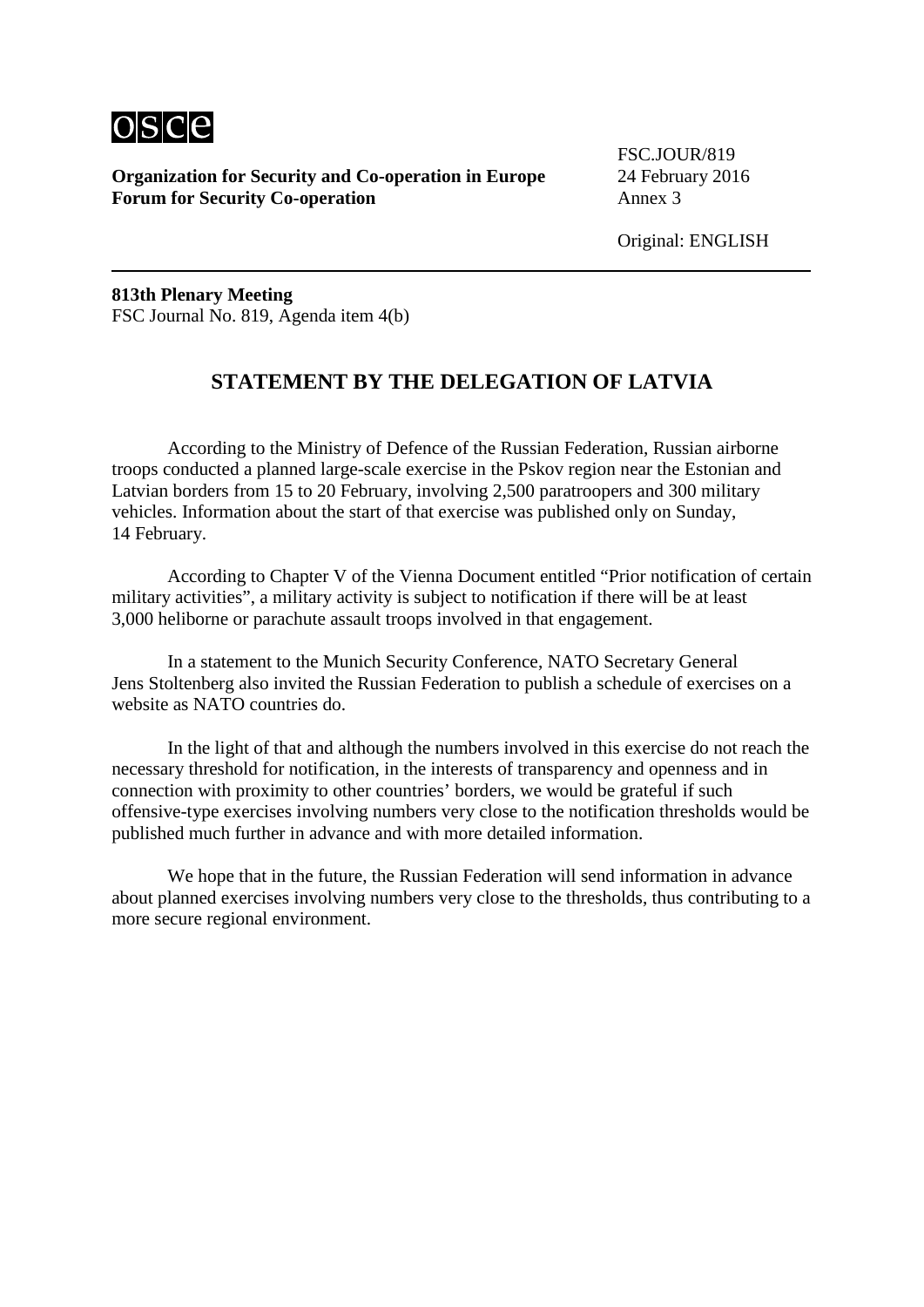

**Organization for Security and Co-operation in Europe** 24 February 2016 **Forum for Security Co-operation** Annex 4

FSC.JOUR/819

**813th Plenary Meeting** FSC Journal No. 819, Agenda item 4(c)

# **STATEMENT BY THE DELEGATION OF NORWAY**

Madam Chairperson,

I would like to take this opportunity to inform the Forum about the biannual large-scale exercise Cold Response 16 (CR16). This is the exercise notified last year by Norway as the biggest one taking place in our country in 2016.

Cold Response 16 will be conducted in the Trøndelag counties in central Norway from 29 February to 11 March. Approximately 15,000 military personnel from 12 nations are expected to participate.

The number of participating troops notifiable in accordance with Chapter V of the Vienna Document is 12,910. The envisaged number of aircraft sorties to be flown in the course of the activity is 640. The exercise will be organized and commanded by the Norwegian Joint Headquarters in Bodø.

Details about CR 16 have been notified in accordance with the Vienna Document. The latest notification is numbered CBM/NO/16/0003/F25/C, dated 23 February.

The main purpose of Cold Response 16 is to train personnel in how to conduct combat operations under cold weather conditions. Norway is ideally suited for winter activities, and its geography and climate offer unique opportunities to practise these skills.

The aim of the exercise is to maintain and further develop military capabilities in high-intensity, joint and combined operations in a changing environment. This includes the maintenance and further development of interoperability between participating forces, integrating the Connect Force Initiative.

#### Madam Chairperson,

Within the framework of the Vienna Document, this exercise falls below the threshold for observation. Nevertheless, voluntarily and in the spirit of promoting transparency and confidence, Norway has chosen to invite countries close to us to observe this exercise. The following States will participate with observers: Belarus, Estonia, Germany, Lithuania, the Netherlands, Poland, the United Kingdom and the United States of America.